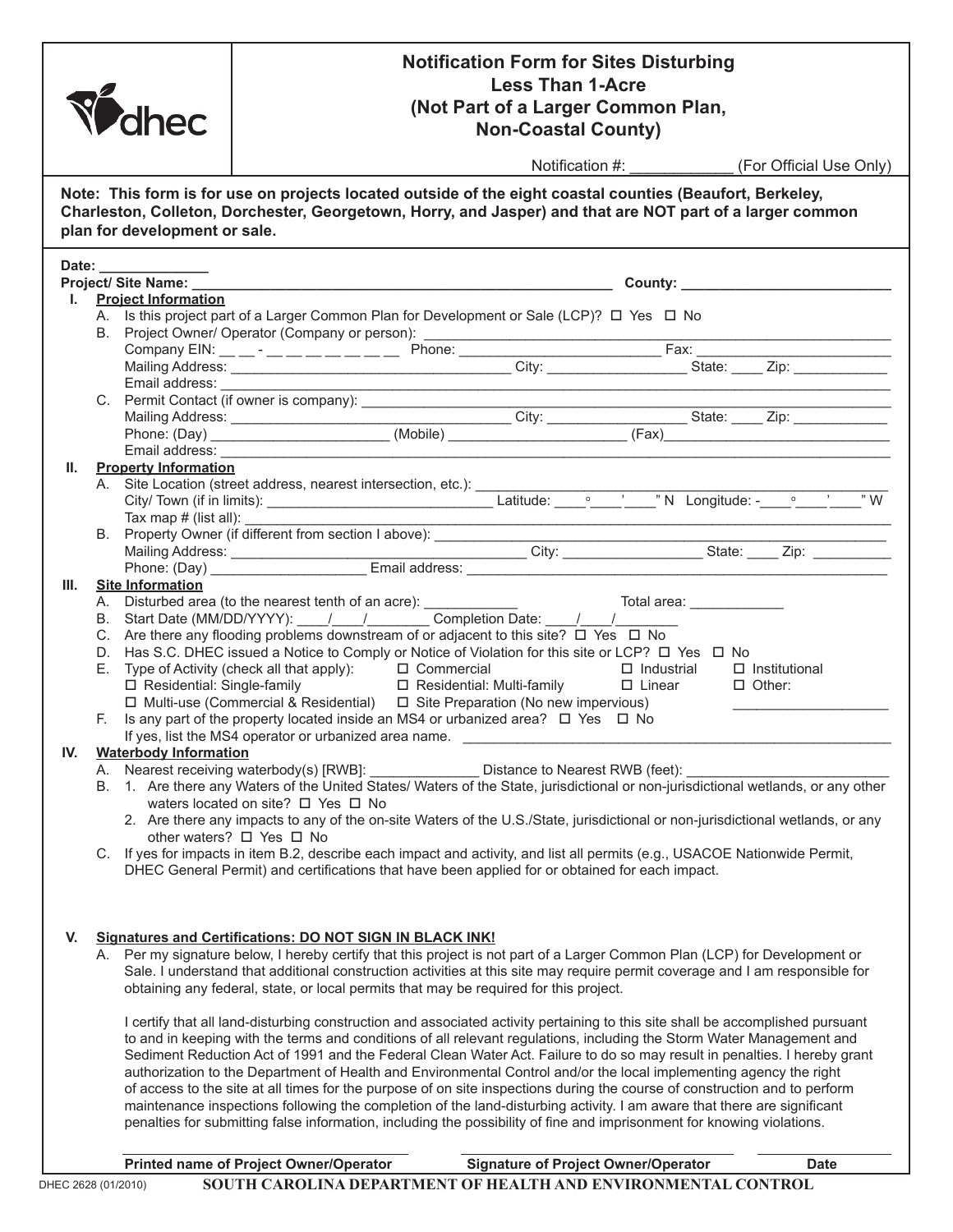## **Instructions**

This form is for the use on projects that will disturb less than 1 acre and are **not** a part of Larger Common Plan (LCP) for development or sale. It may **not** be used on projects located in the eight counties comprising the S.C. Coastal Zone (Beaufort, Berkeley, Charleston, Colleton, Dorchester, Georgetown, Horry, and Jasper counties).

## **Completing the Application:**

You must type or print legibly. You must include the original, signed notification form and one (1) copy of a sketch plan outlining the anticipated activities and the location of all proposed sediment and erosion control devices.

**Where to File: (**For projects that are **not** located within the Coastal Zone and are **not** part of a LCP.)

**Via Email Via Mail**

**(All files must be submitted as PDFs.)** 2600 Bull Street

[Stormwaterlessthan1@dhec.sc.gov](mailto:Stormwaterlessthan1@dhec.sc.gov) S.C.DHEC—Stormwater Permitting Section Columbia, SC 29201-1708

## **Project/ Site Name**

The Project/ Site Name should be a unique or distinguishing name (e.g., not Proposed Subdivision).

## **Property Information**

The official or legal name of the Project Owner/ Operator should be listed under section A. If the Project Owner/ Operator is a company, then a Permit Contact person should be listed under section B. This can be someone other than the person that has signatory authority for the company. **Please provide all requested information including email addresses.**

## **Property Information**

- **A.** If this project is part of a Larger Common Plan for sale or development, then mark Yes. Otherwise mark No.
- **B.** List a city/town only if the site is within the city/ town limits. See the following website for assistance in obtaining latitude/ longitude coordinates: [http://www.epa.gov/tri/report/siting\\_tool/index.htm.](http://www.epa.gov/tri/report/siting_tool/index.htm) Latitude (from 32° to 35°) and longitude (78° to 83°) should be for the center of the site to the nearest 15". Minutes (') should be from 0 to 59, and seconds (") should be 0, 15, 30, or 45.
- **C.** If the Project Owner/ Operator does not own the project site, then list the official or legal name of the current Property Owner of the site. NPDES coverage will be issued to the Project Owner/ Operator (Section I), not the Property Owner, unless same entity.

## **Site Information**

- **A.** The total and disturbed areas should be rounded to the nearest tenth of an acre.
- **B.** List the estimated start and completion dates of the construction activity.
- **C.** If there are any downstream flooding problems, then mark Yes. Otherwise mark No.
- **D.** If S.C. DHEC has issued a Notice to Comply or Notice of Violation for this site or LCP check Yes, otherwise check No.
- **E.** Identity the type of activity on this site by checking all that apply. Institutional includes schools and other publicly owned projects, except Linear projects. Site Preparation includes clearing, grubbing, and grading only; no new impervious areas should be proposed if this activity type is checked.
- **F.** If any of the property is located inside an urbanized area or MS4, then list the entity and contact the respective MS4 or UA to identify applicabl[e project requirements. See the following website for infor](http://www.scdhec.gov/environment/water/swnsms4.htm)mation about MS4s: http://www.scdhec.gov/environment/ [water/swnsms4.htm](http://cfpub.epa.gov/npdes/stormwater/urbanmapresult.cfm?state=SC).

Urbanized area boundary maps are available at http://cfpub.epa.gov/npdes/stormwater/urbanmapresult.cfm?state=SC.

#### **Waterbody Information**

- **A.** [The nearest receiving waterbody is the nearest Wa](http://www.scdhec.gov/environment/water/reg.htm)ters of the State (WOS)(see definition in S.C. Regulation 61-9 http://www.scdhec.gov/environment/water/reg.htm) to which the site's stormwater will discharge. If this waterbody is unnamed, then provide a description that references the nearest, named waterbody (e.g., tributary to Grove Creek). If the site's stormwater discharges to multiple waterbodies, then list all such waterbodies and attach additional sheets, if necessary.
- **B.** If there are other waters of the U.S./ State on the site not listed in item A (e.g., lake, pond), then mark Yes under item B.1. If there are proposed impacts to these or any WoS, then mark Yes under item B.2. It is also advised that you contact USACOE (866-329-8187) and/ or S.C. DHEC Water Quality Certification, Standards & Wetlands Programs Section (803-898-4300) about these impacts.
- **C.** If items B.1 and B.2 where marked Yes, then describe the scope of all impacts to the referenced Waters of the State and list all permits and certifications that have been applied for or obtain which addresses each impact.

## **Signatures and Certifications**

**DO NOT SIGN IN BLACK INK!** This form must contain original signatures.

**A.** If the Project Owner / Operator is a company, print the name of the person who is signing the NOI for the Project Owner / Operator. A person with signatory authority for the Project Owner / Operator must sign the application. Please see §122.22 of S.C. Reg. 61-9 (Appendix C of the CGP) for complete information about signatory authority.

## **Office Mechanics & Filing**

**A.** Form will be available online for all applicants.